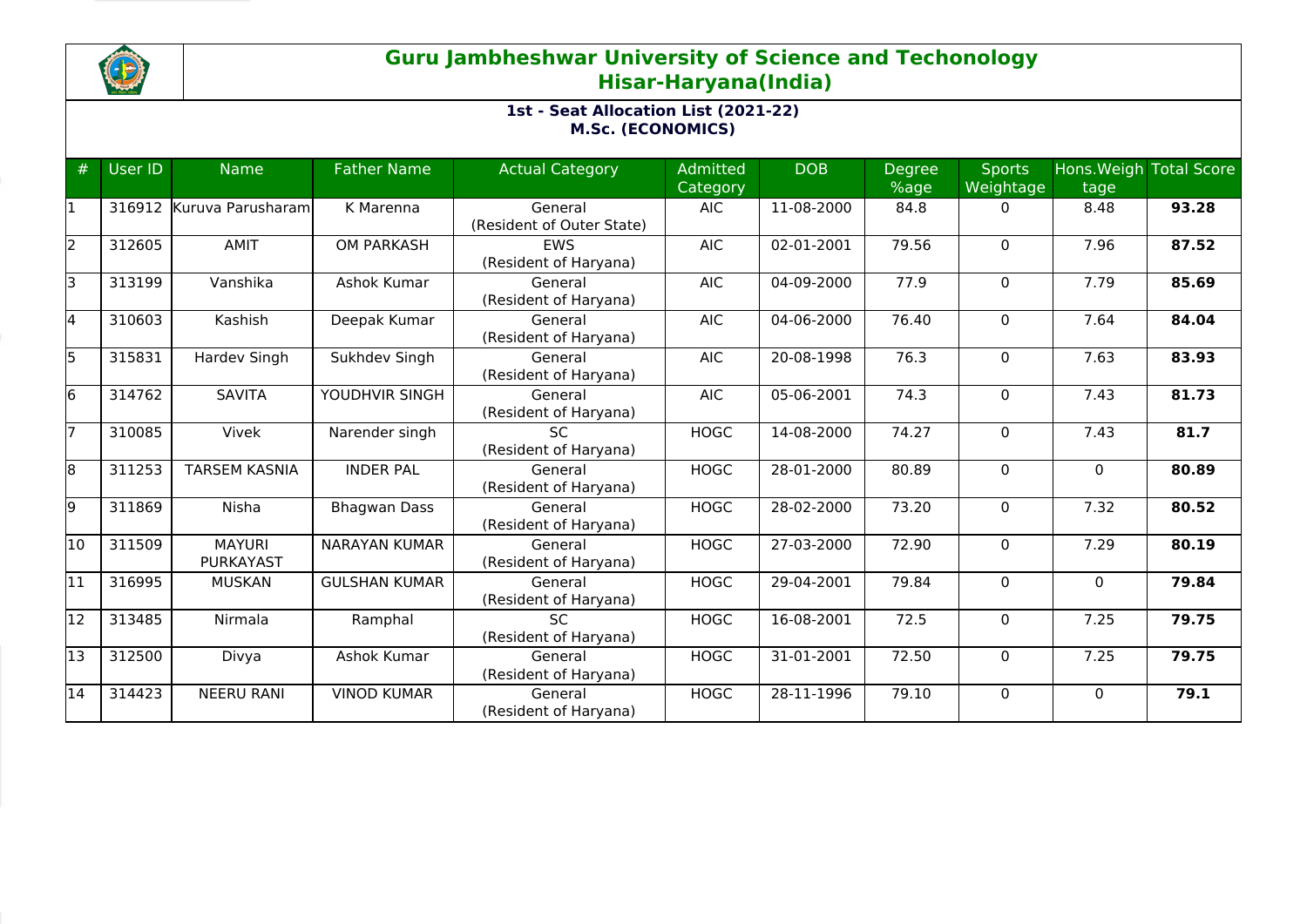

# **Guru Jambheshwar University of Science and Techonology Hisar-Haryana(India)**

## **1st - Seat Allocation List (2021-22) M.Sc. (ECONOMICS)**

| #  | User ID | <b>Name</b>           | <b>Father Name</b>               | <b>Actual Category</b>                   | Admitted        | <b>DOB</b>                  | <b>Degree</b> | <b>Sports</b>  |              | Hons. Weigh Total Score |
|----|---------|-----------------------|----------------------------------|------------------------------------------|-----------------|-----------------------------|---------------|----------------|--------------|-------------------------|
|    |         |                       |                                  |                                          | Category        |                             | %age          | Weightage      | tage         |                         |
| 15 | 313978  | <b>NANDINI WADHWA</b> | <b>SUSHIL KUMAR</b>              | General<br>(Resident of Haryana)         | <b>HOGC</b>     | 29-10-1999                  | 71.68         | 0              | 7.17         | 78.85                   |
| 16 | 310869  | Sushma                | Jagmender                        | General<br>(Resident of Haryana)         | <b>HOGC</b>     | 04-04-2001                  | 71.34         | $\mathbf 0$    | 7.13         | 78.47                   |
| 17 | 313381  | Vinit                 | Om Parkash                       | <b>BCB</b><br>(Resident of Haryana)      | <b>HOGC</b>     | 14-11-1999                  | 70.50         | $\mathbf 0$    | 7.05         | 77.55                   |
| 18 | 314212  | Anju Rani             | Rajpal Singh                     | <b>BCA</b><br>(Resident of Haryana)      | <b>HOGC</b>     | 12-11-2000                  | 76.48         | $\mathbf 0$    | $\mathbf 0$  | 76.48                   |
| 19 | 313575  | Prashant Verma        | Udey Bir Singh                   | General<br>(Resident of Haryana)         | <b>HOGC</b>     | 15-03-2000                  | 69.06         | $\mathbf 0$    | 6.91         | 75.97                   |
| 20 | 315339  | <b>LALITA</b>         | <b>RAJ SINGH</b>                 | <b>SC</b><br>(Resident of Haryana)       | <b>HOGC</b>     | 13-01-2001                  | 75.96         | $\mathbf 0$    | $\mathbf 0$  | 75.96                   |
| 21 | 313534  | <b>SAHIL KUMAR</b>    | <b>SUBHASH</b><br><b>CHANDER</b> | <b>SC</b><br>(Resident of Haryana)       | <b>HOGC</b>     | 15-05-2000                  | 75.72         | $\mathbf 0$    | $\mathbf 0$  | 75.72                   |
| 22 | 311395  | <b>SUKSHITA</b>       | <b>RAM SINGH</b>                 | General<br>(Resident of Haryana)         | <b>SGCH</b>     | 21-10-2001                  | 75.71         | $\mathbf 0$    | $\mathbf 0$  | 75.71                   |
| 23 | 310671  | <b>KIRAN BALA</b>     | <b>AJIT SINGH</b>                | General<br>(Resident of Haryana)         | <b>EMPWARD</b>  | 28-10-2000                  | 74.52         | $\mathbf 0$    | $\mathbf 0$  | 74.52                   |
| 24 | 315739  | sanbir singh          | dhoop singh                      | EWS<br>(Resident of Haryana)             | EWS             | 11-05-1994                  | 67.48         | $\mathbf 0$    | 6.75         | 74.23                   |
| 25 | 316326  | MANJEET               | <b>VIR BHAN</b>                  | $\overline{SC}$<br>(Resident of Haryana) | $\overline{SC}$ | $\overline{28} - 01 - 1998$ | 73.96         | $\mathbf 0$    | $\mathbf{0}$ | 73.96                   |
| 26 | 314610  | <b>FALGUNI</b>        | <b>KHIALI RAM</b>                | <b>SC</b><br>(Resident of Haryana)       | SC              | 13-11-1999                  | 73.15         | $\mathbf 0$    | $\mathbf 0$  | 73.15                   |
| 27 | 310565  | <b>ASHA RANI</b>      | SHER SINGH                       | <b>BCA</b><br>(Resident of Haryana)      | BCA3            | 07-03-2002                  | 71.28         | $\mathbf 0$    | $\mathbf 0$  | 71.28                   |
| 28 | 314545  | SARVPREET SINGH       | <b>JASBIR SINGH</b>              | <b>SC</b><br>(Resident of Haryana)       | <b>DSC</b>      | 09-09-2000                  | 70.20         | $\mathbf 0$    | $\mathbf{0}$ | 70.2                    |
| 29 | 310477  | SANJU DEVI            | <b>SURESH KUMAR</b>              | <b>SC</b><br>(Resident of Haryana)       | $\overline{SC}$ | 15-10-1998                  | 69.76         | $\overline{0}$ | $\mathbf 0$  | 69.76                   |